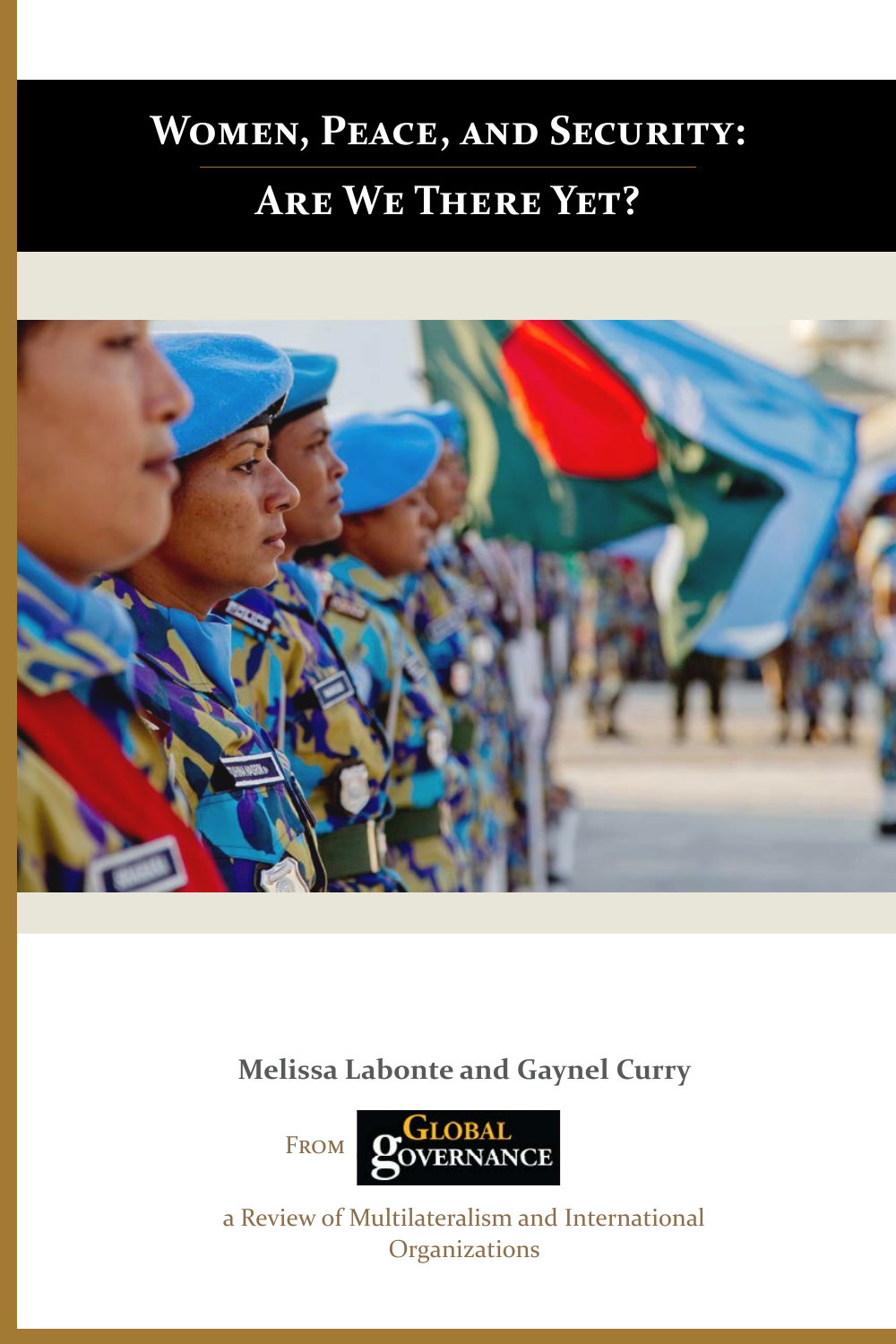Cover image: *Members of Bangladeshi Formed Police Unit (FPU), the sole all-female FPU of the United Nations Stablization Mission in Haiti, receive honorary medals. UN Photo by Logan Abassi.*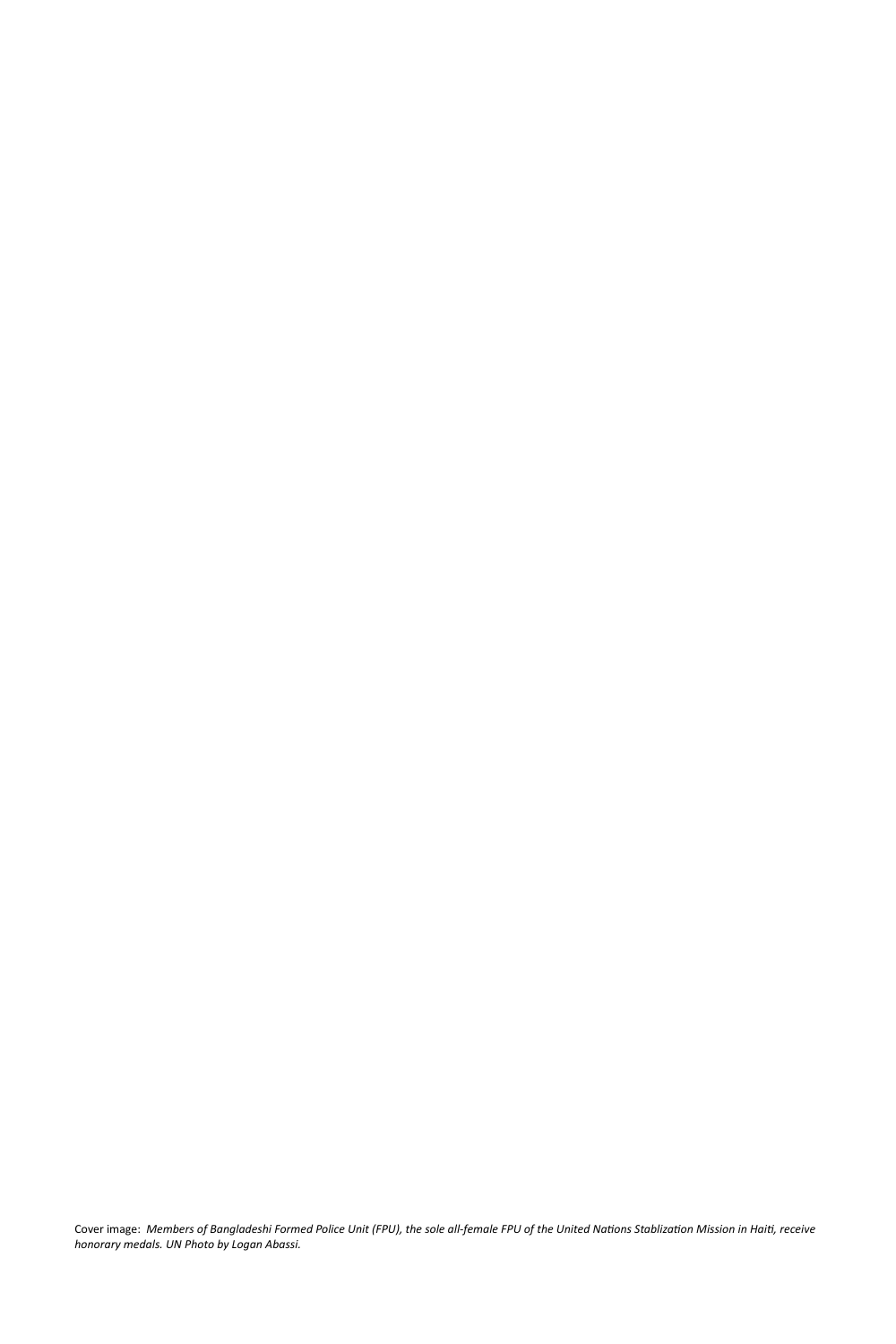#### **THE GLOBAL FORUM**

## Women, Peace, and Security: Are We There Yet?

⊕

### *Melissa Labonte and Gaynel Curry*

"THROUGHOUT HUMAN HISTORY, IN ANY GREAT ENDEAVOR REQUIRING THE common effort of many nations and men and women everywhere, we have learned—it is only through seriousness of purpose and persistence that we ultimately carry the day. We might liken it to riding a bicycle. You stay upright and move forward so long as you keep up the momentum."<sup>1</sup> This statement by UN Secretary-General Ban Ki-moon resonates with the great endeavor to move forward the global agenda on women, peace, and security. While there has been movement on that agenda, the journey has been slow. Occasional dips in the road have propelled the agenda forward resulting in new resolutions, summits, agreements, and other initiatives designed to raise awareness in response to media-driven sympathy for the issue. However, this rapid gain in momentum would invariably be followed by a slow uphill climb of inadequate fund raising, institution building, and sustainable programming toward the ever-distant moving goalposts of gender equality and women's rights.

The Women, Peace, and Security (WPS) agenda, designed to address and resolve the disproportionate and unique impact on women of conflict and violence, emerged from the adoption in 2000 of Security Council Resolution 1325. Complemented by seven additional resolutions—Resolutions 1820 (2008), 1888 (2009), 1889 (2009), 1960 (2010), 2106 (2013), 2122 (2013), and 2242 (2015)—these documents collectively constitute a broad framework for monitoring, assessing, and implementing the WPS agenda and have over time sharpened the focus of WPS implementation. Additionally and most importantly, many of the resolutions comprising the WPS agenda call for enhanced coordination across the peacekeeping, human rights, political, humanitarian, and security sectors to implement Resolution 1325 and, by extension, the WPS agenda. Alongside coordination, analysis, and information sharing among stakeholders, the resolutions recommend the development of reliable and comprehensive indicators to gauge its effectiveness, improving and regularizing information and evidence gathering on all aspects of conflict-related sexual violence, and strengthening the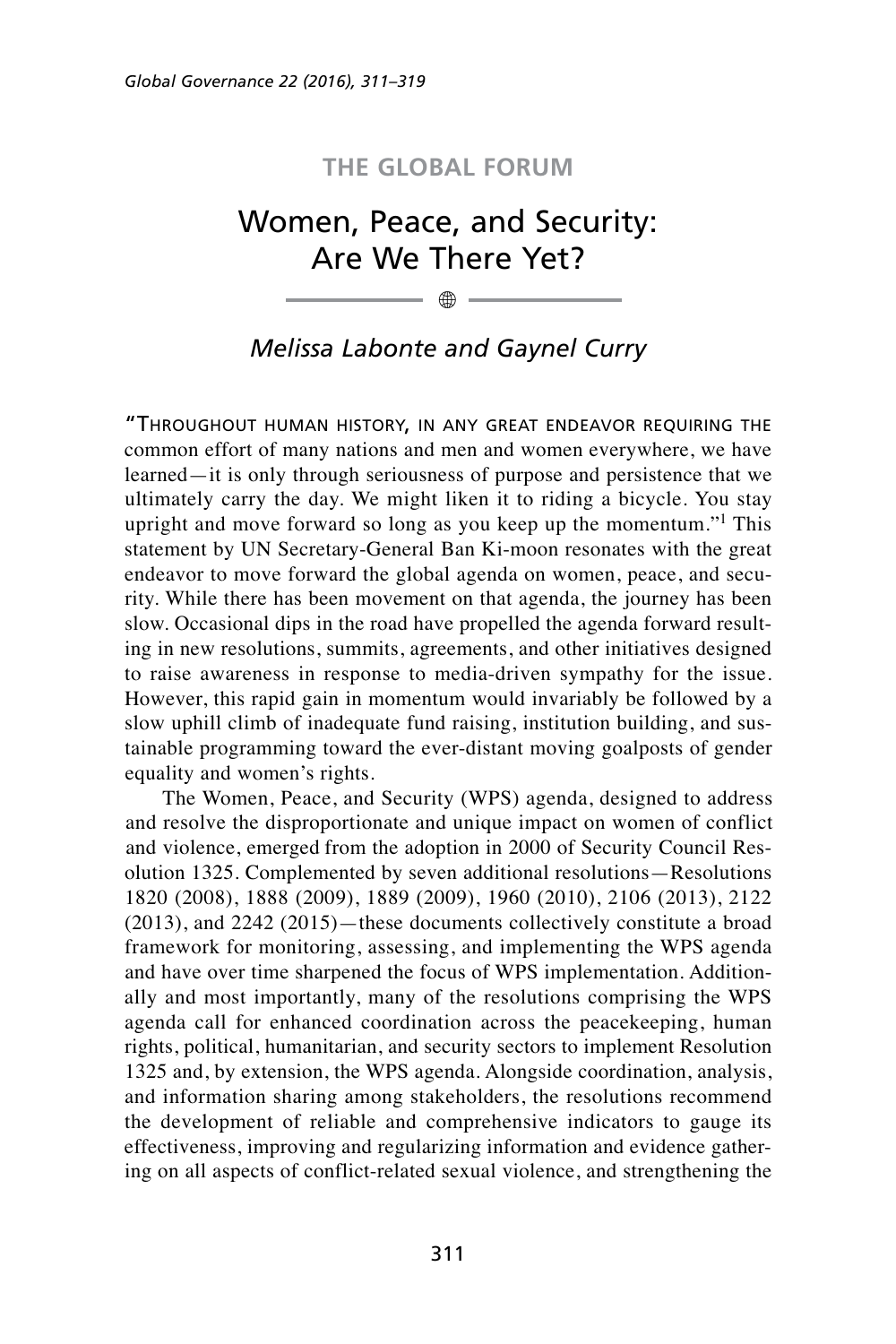leadership role of women in peacemaking and peacebuilding and the gender dimensions of peace processes and conflict resolution.

Conceptually, the WPS agenda is rooted firmly within international legal human rights norms, particularly the principles of gender equality and nondiscrimination which themselves are embedded within numerous international legal conventions, foremost among them the 1979 Convention on the Elimination of All Forms of Discrimination Against Women (CEDAW).

Operationally, the WPS agenda is a means to an end and an end in itself. It has intrinsic value and it should serve as a catalyst of political will to ensure effective implementation across five mutually reinforcing goals as outlined in the 500-page review of implementation of the WPS agenda, otherwise now known as the *Global Study*. These goals include: (1) putting women's leadership and participation at the core of peace and security efforts; (2) protecting the human rights of girls and women, both during and after conflict—and in recognition of new and emerging security threats; (3) ensuring gender-responsive planning and accountability; (4) strengthening the UN's gender architecture and expertise; and (5) ensuring sufficient and reliable financing for the WPS agenda.

How has the WPS agenda fared, 15 years on? What does its implementation thus far tell us about whether and to what degree its goals are being met? Perhaps unsurprisingly, the picture is mixed. The normative framework that the WPS agenda has generated and reinforced is as visionary and promising as any that have been born of multilateral processes. It marks significant progress, in harmony with broader universal human rights obligations adopted by member states that apply both during and beyond conflict. The diffusion of WPS agenda norms has also contributed to reshaping the formerly indelible perception held by many women (and girls) as victims—to one that casts them as agents of partners in change, as effective peacemakers.

The realization of the WPS agenda, however, has been uneven. Based on the evidence gathered in the *Global Study* and elsewhere, its implementation has been constrained by a business-as-usual approach on the part of some member states, nonstate actors, and others. In part, this stems from deeply entrenched resistance to pay more than just lip service to the necessary, substantive, and, in some cases, costly reforms that cannot be avoided to deliver on effective implementation. This behavior flies in the face of what the data tell us about the consequences of failing to address the effects of conflict and violence on women, the profoundly positive impact that women have on peacemaking, and the value women bring to decisionmaking and negotiation forums in conflict resolution and postconflict peacebuilding.

It also stems in part from the fact that the UN Security Council is struggling mightily to manage and adjust to the changing nature of the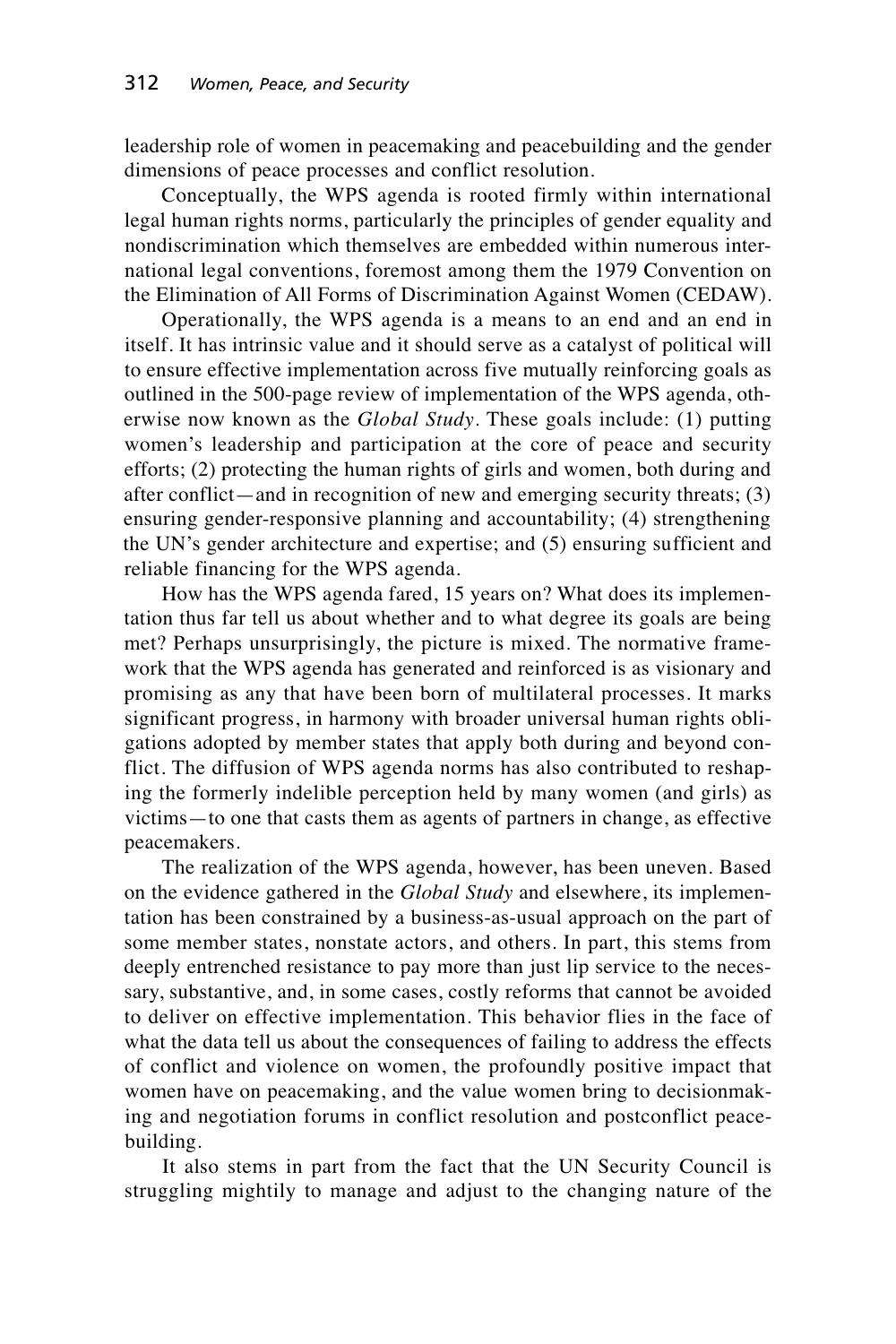world's crises of late, which have at times relegated the WPS agenda to the back burner. A case in point is the Syria conflict, where women have been disproportionately impacted by the direct violence but are completely absent from global and regional peacemaking efforts, including attempts to devise a workable strategy to manage the implications of the massive forced migration crisis now facing other parts of the Middle East and Europe.

Relatedly, it is clear from their own rhetoric and behavior that member states view the WPS agenda from very different perspectives, creating a Rashomon effect that impedes its coherent implementation. Close study of the evolution of the WPS agenda confirms this. Western member states, for example, have tended to see in the WPS agenda a vehicle for highlighting and redressing the impact of war on women but also a tool to promote women's civil and political rights, political participation, and, most recently, women's roles in countering violent extremism and counterterrorism initiatives. Non-Western member states, for their part, have viewed the WPS agenda as an opportunity to address how their populations encounter and are impacted by immediate life-threatening insecurity and how quickly their communities can return to sustainable livelihoods and economic empowerment.

Collectively, this points up the fact that the WPS agenda has evolved and grown considerably in the past 15 years—but it also signals that the nature of that growth is more divergent than convergent, reflecting particular or individual interests rather than global interests. And while it is a truism that national interests always inform multilateral politics, the degree to which this has affected the implementation of the WPS agenda cannot be underemphasized, even if it may not be possible to overcome. No matter where the emphasis lies, however, the WPS agenda has not been championed in the manner in which it can and should be, leaving many skeptical and cautious about its future.

In the remainder of this essay, we assess briefly a range of themes embedded within and across the *Global Study*'s goals and offer some insights on the way forward for those issue areas that pose the greatest challenge to the WPS agenda should they remain unaddressed by member states and other stakeholders.

#### **Keeping Human Rights at the Forefront**

Considerable progress has been made in achieving the goal of developing effective international-level institutional arrangements to guarantee the protection of women's and children's rights during and after conflict. Since 2000, every UN peace operation has included civilian protection as part of its mandate and, despite recent allegations of sexual misconduct perpetrated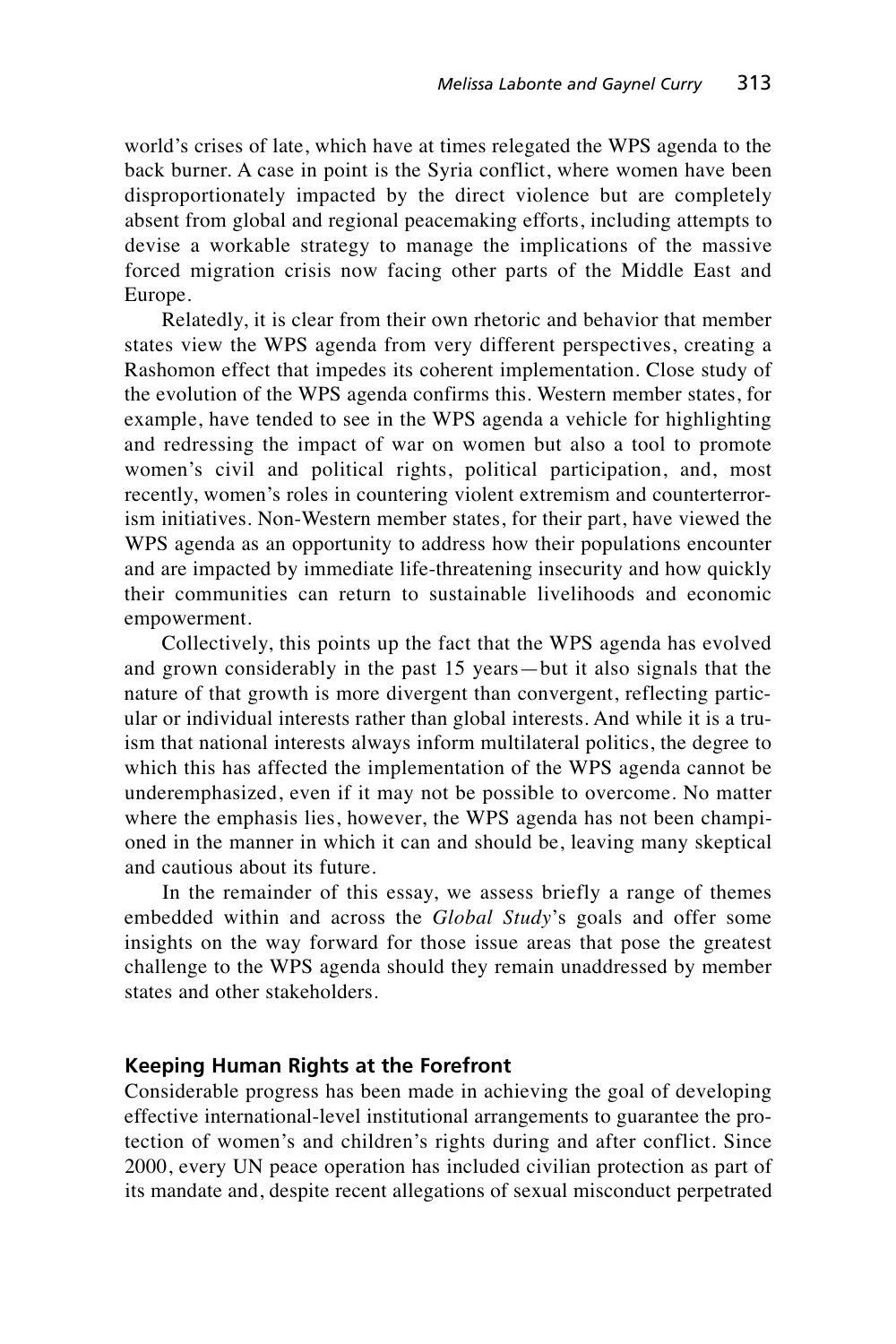by peacekeepers against civilians, predeployment training for troops and civilian police as well as mission staff on the special protection needs of women (and children) is now established practice. The creation of a Special Representative of the Secretary-General on sexual violence in conflict and the advocacy role inherent in this position help ensure that protection issues are identified and raised at headquarters and in the field. The systematic inclusion of Women's Protection Advisors within peacekeeping and political mission strategic planning processes; the national justice reform and capacity-building work of the UN Team of Experts on Rule of Law and Sexual Violence in Conflict; the monitoring, analysis, and reporting work of the UN Office of the High Commissioner for Human Rights; and the mediation/women in peacebuilding work of the UN Department of Political Affairs and others all contribute to the goals of preventing rights transgressions and protecting women's rights.

While only a few years ago the UN lacked the necessary technical expertise to ensure protection from sexual violence during and after conflict, member states invested initial resources to improve capacity in this area. However, more was needed to ensure that women have the right to a life free from violence, which would in turn help fulfill member states' enduring obligations under international human rights law. A similar, perhaps greater, challenge now faces the UN in terms of generating levels of technical expertise to implement parts of the WPS agenda that focus on gender, counterterrorism, and countering violent extremism. It is not yet readily apparent how this will be done and whether member states will commit the necessary resources to achieve this newly adopted goal articulated in Resolution 2242.

#### **Aligning Commitments with Adequate Resources**

While the UN has made important strides in strengthening its gender architecture and expertise, and in mainstreaming a gender perspective into various aspects of its work on peace and security, the evidence suggests that this has been achieved more in word than in deed. In the area of genderresponsive peacebuilding, UN member states have repeatedly committed themselves, in word, to tackling root causes of conflict, particularly where persistent structural asymmetries and inequalities further disempower women and make them more rather than less vulnerable. As Secretary-General Ban Ki-moon made clear in his 2010 report on women's participation in peacebuilding, gender-responsive peacebuilding must not be an afterthought or an add-on. His Seven-Point Action Plan spells out clearly that women are key peacebuilding partners whose talents, skills, and knowledge are critical in advancing durable peace built on political legitimacy, social unity, and economic recovery. Moreover, the report emphasizes that when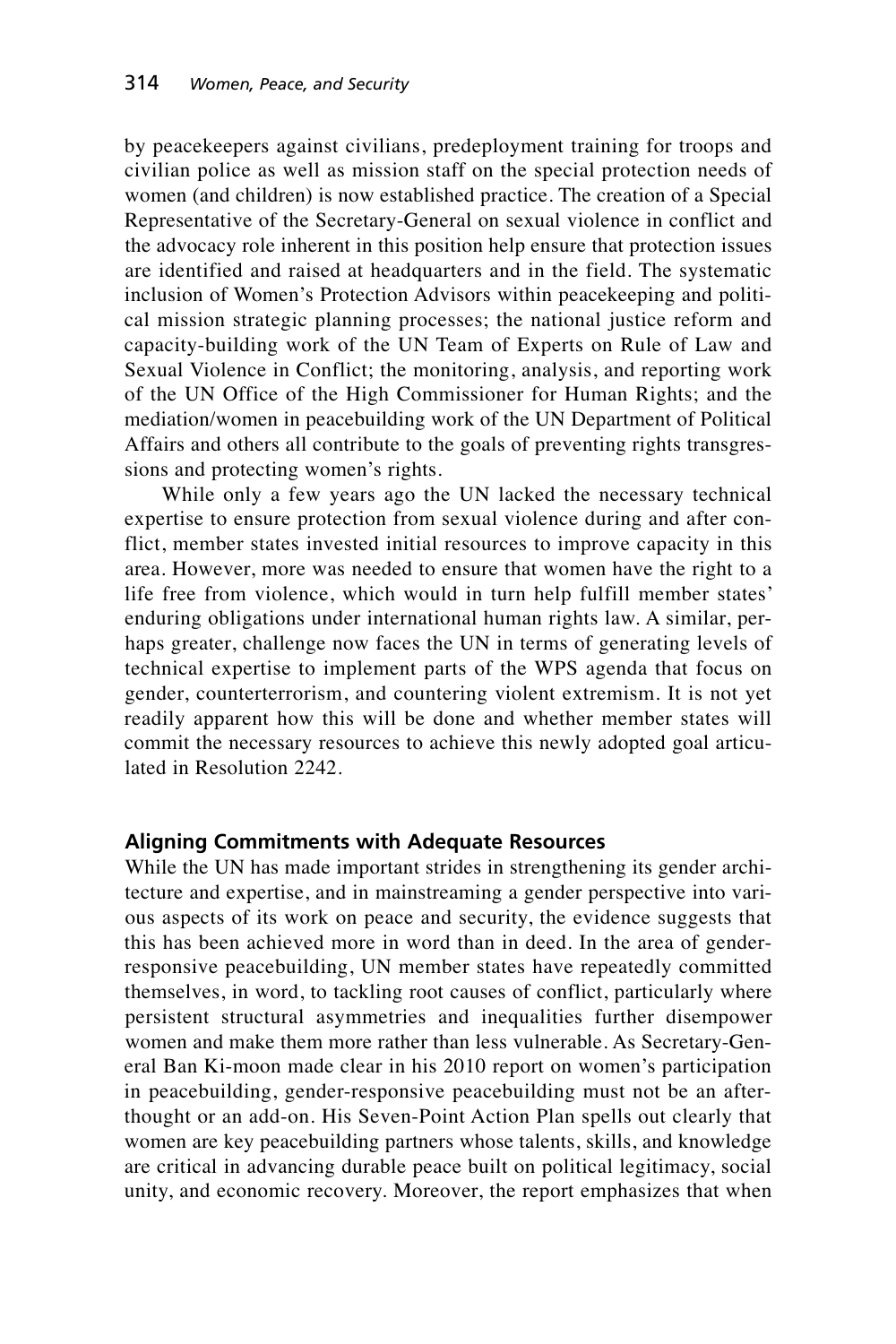women are economically empowered, it yields positive effects well beyond the household and helps consolidate postconflict social recovery locally and nationally. As a result, the UN set itself a target of 30 percent funding to economic recovery initiatives that target gender equality in such settings.

However, data tracking of peacebuilding donorship highlights that mainstreaming gender equality is not a focus in deed. Analysis of the Organisation for Economic Co-operation and Development (OECD) Development Assistance Committee (DAC) funding across economic and productive sectors in peacebuilding settings from 2012 to 2013 indicates that only 2 percent of the more than \$10 billion allocated each year to peacebuilding and postconflict transition settings was earmarked to promote gender equality as a "principle objective."<sup>2</sup> Moreover, only 6 percent of all DAC aid was aimed at promoting gender equality overall and across various sectors in "fragile contexts" between 2012 and 2013. No matter how it is measured, the evidence confirms that donors are not prioritizing gender equality and are falling well short of the UN's 30 percent goal. The banking and business, energy, extractive industry, and construction sectors are those most affected by the dearth of gender-responsive peacebuilding assis $tance<sup>3</sup>$ —whereas the majority of funding continues to go to programs that, perhaps ironically, reinforce traditional gender-stereotyped economic roles for women such as hairdressing, craft making, and tailoring.

#### **Women's Leadership and Participation**

Equally worrisome are the implemention gaps in the area of putting women's leadership and participation at the core of peace and security efforts. This goal relies in large part on two related subgoals, namely, facilitating and ensuring women's full participation and involvement in the prevention and resolution of conflicts and postconflict peacebuilding, and affirming the pivotal role women can and should play at all levels of decisionmaking concerning these issues.

Despite the overwhelming evidence that the exclusion of women from matters of peace and security often leads to more and not less instability, fragility, and violence, little progress has been made to implement reforms that potentially would help the Security Council in its work and also fulfill its duty as a guarantor of the WPS agenda. For example, *Global Study* data indicate that "every civil war that erupted between 2003 and 2010 was a resumption of a previous civil war,"<sup>4</sup> yet women are routinely missing from and their views ignored during conflict management, resolution, and transformation processes. Moreover, the evidence also points out what many, particularly civil society organizations, have long known to be true: adopting an inclusive approach to gender and the role of women is crucial to creating environments conducive to both positive and negative peace.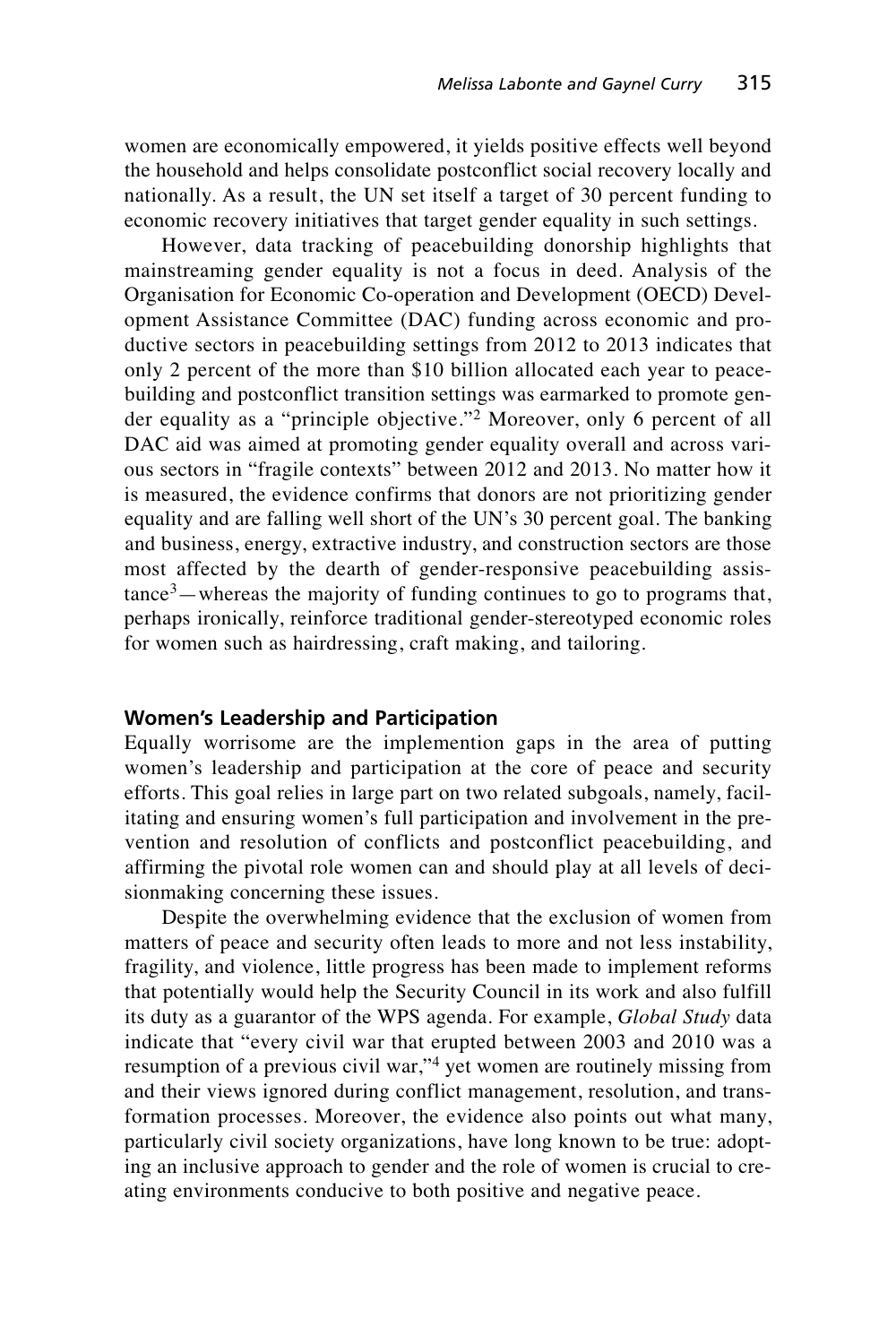The gender gap that has persisted for decades at the highest levels of multilateral leadership on peace and security now also seems to be widening. One recent report indicates that while women led five of the UN's sixteen peacekeeping operations, in 2015 the women formerly heading many UN agencies and special programs vital to the implementation of the WPS agenda, including the UN High Commissioner for Refugees (UNHCR), the UN High Commissioner for Human Rights (UNHCHR), the head of management, and the head of legal affairs have all been replaced by men.<sup>5</sup> The dearth of women serving at the undersecretary-general and assistant secretary-general levels is shocking. Men were appointed to 92 percent of seniormost UN staff appointments made in 2015.

Across UN entities whose mandates intersect with the WPS agenda, the proportion of women serving in managerial positions has varied significantly, ranging from those that have achieved or exceeded gender parity to others that hover at 20 percent.<sup>6</sup> On the ground, gender asymmetries have been even more skewed, with the overall percentage of women serving as Secretariat field staff (excluding Department of Peacekeeping Operations, DPKO) remaining far below other agencies and special programs, including the UN Development Programme, the UN Children's Fund, UNHCR, and the World Food Programme. Women accounted for less than 30 percent of the more than 7,000 field- and mission-based international civilian staff, and only onefifth of senior management posts. <sup>7</sup> In the area of peace negotiations, only a small percentage of women were involved, despite the evidence that approximately 50 percent of all male-dominated peacemaking efforts fail within five years. <sup>8</sup> Data gathered in 2012 by UN Women indicated that women constituted less than 4 percent of signatories of multilateral peace agreements and less than 10 percent of negotiators in peace processes.<sup>9</sup>

Even if progress is made to right these asymmetries across the UN system and in other multilateral forums, how will women be trained and prepared to take on these new roles? It is one thing to simply add more women to the decisionmaking tables where women, peace, and security issues are tackled. But it is quite another to build and sustain the necessary structures and platforms to develop a skilled cadre of women peacemakers across multiple levels and settings.

#### **Moving Forward**

So what is to be done? All stakeholders in the implementation of the WPS agenda have the same evidence in hand, thanks to the massive effort undertaken by the authors of the *Global Study* as well as other reports and assessments. This will aid enormously in identifying and prioritizing for the future. There are many ways to move the WPS agenda forward to bring it closer to achieving its goals, but two of them are particularly vital.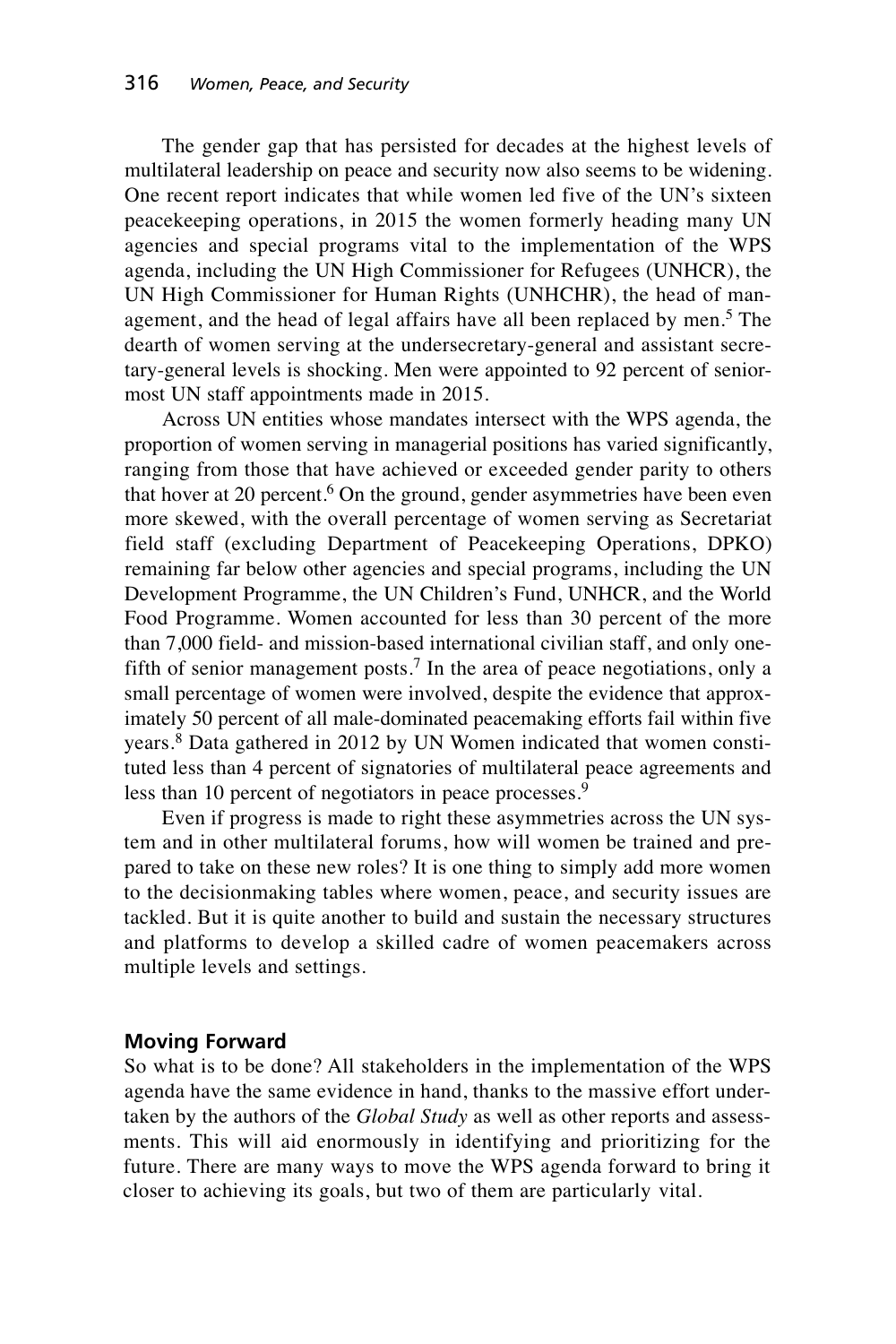First, to truly facilitate the implementation of the WPS agenda, its supporters must continue to link it to other related global initiatives, especially those that seriously tackle root causes of conflict and invest in sustainable outcomes designed to ameliorate the structural violence that leaves women disproportionately vulnerable in societies around the globe. This would include identifying and leveraging synergies between the WPS agenda and Sustainable Development Goals that reinforce the human rights ethos embedded within the WPS agenda, especially Goal 5, achieving gender equality and empowering all women and girls. Making this link in particular—between development, human rights, and peace and security—is sine qua non in terms of meaningful implementation of the WPS agenda. Addressing poverty reduction; fighting discrimination, including in terms of accessing land and other productive resources; building functioning public health systems; guaranteeing equal access to primary and secondary education; and achieving gender equality are all necessary precursors to promoting and readying women for local, national, regional, and global leadership. In their absence, women will continue to lag behind men in their ability to act as change agents within and across fragile or conflictaffected societies.

Member states must also have the political will necessary to commit to measurable progress on select WPS agenda elements in parallel with other closely related reform efforts such as the 2015 Review of the United Nations Peacebuilding Architecture, the 2015 High-Level Independent Panel on Peace Operations, and the outcomes of the World Humanitarian Summit. Failure to look beyond business-as-usual, stovepipe approaches to reform will only impede the effective implementation of the WPS agenda. One way to build momentum on this would be to enact quotas to ensure that gender equity is realized for senior positions within all parts of the UN system tasked with implementing the WPS agenda at headquarters and in the field. This would show leadership within the UN and represent real, measurable change to ensure women's full participation and involvement in the prevention and resolution of conflicts and postconflict peacebuilding.

Second, meaningful implementation of the WPS agenda cannot be done on the cheap. It requires that member states commit new and additional resources, both human and material. There is no escaping this fact. The Security Council's recent adoption of Resolution 2242 (13 October 2015) represented an important affirmation of the *Global Study*'s findings. It recognized the need to improve the Council's working methods in relation to the WPS agenda and signaled a commitment to adopt the recommendations related to gender that feature in the reviews of the peacebuilding and peacekeeping architectures, but it also expressed the view that Security Council members believe that change is possible at little or no additional cost. For example, the Council welcomed the Secretary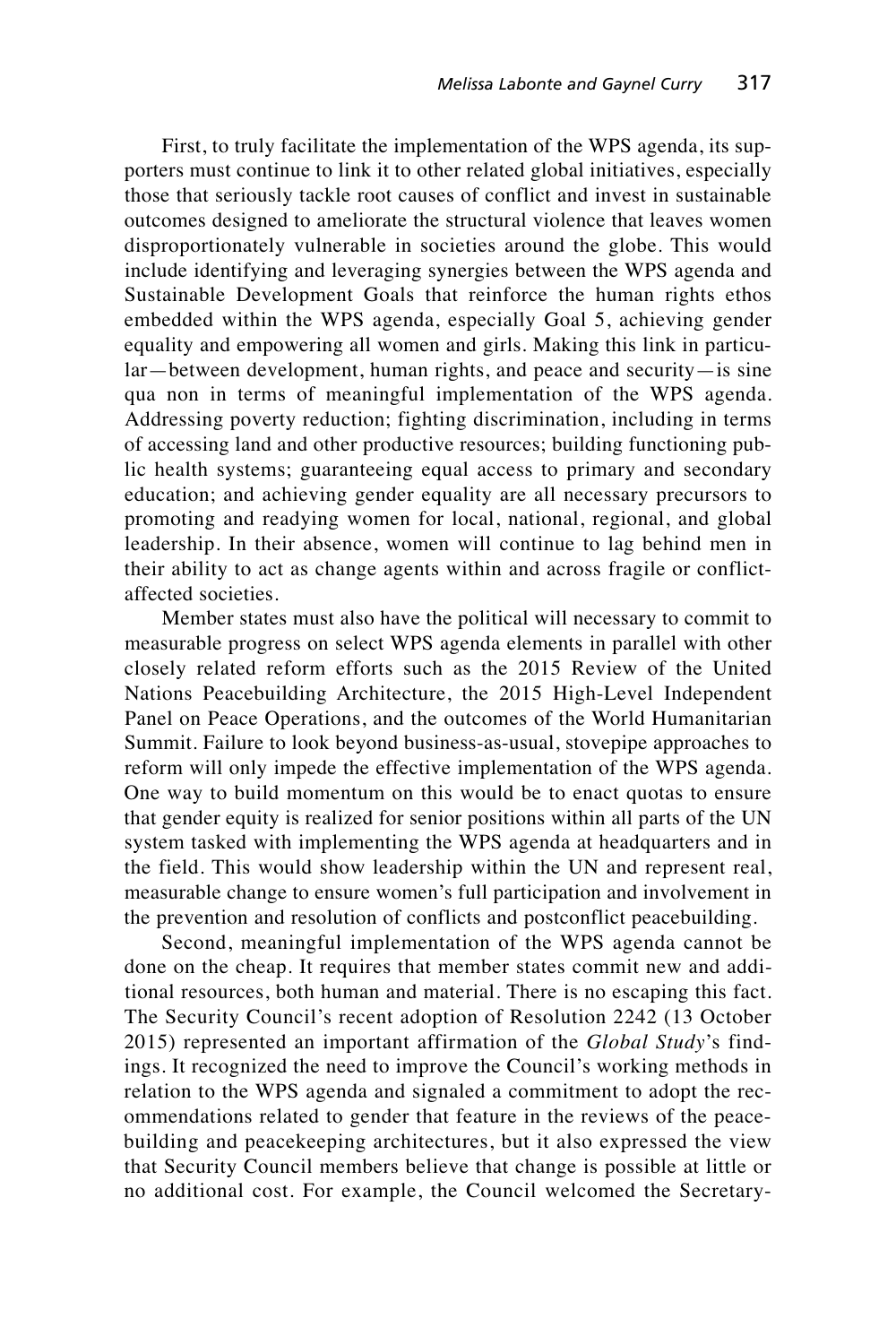General's commitment to appoint more women to senior leadership positions, yet only where such action aligns with prevailing relevant rules and regulations pertaining to administrative and budgetary issues. Council members also encouraged the Secretary-General to collaborate with member states to double by 2020 the number of women serving in military and civilian police contingents across UN peace operations, but only within existing resources.

#### **Conclusion**

The international community of states, both alongside and through the UN, can and must do better to fully realize the implementation of the WPS agenda and ensure the norms of gender equality, nondiscrimination, and the rights of women to participate in the development of human security in their own communities. This will require unflappable political will and commitment to new leadership models, structures, modes of operation, and resource allocation. It will also rely on integrative thinking and doing that genuinely embrace the nexus of development, human rights, and peace and security. Given the unprecedented contemporary challenges to global and regional peace, and the destabilizing effects of internal conflict and structural violence, UN member states should treat the WPS agenda as an absolute imperative. With each new crisis that is laid at the UN's doorstep, the world bears witness to what business as usual begets. We can no longer argue that we don't know whether the full participation of women in peace and security makes a positive difference. We do know that it does.

But saving succeeding generations from the scourge of war is not the only rationale for the UN's existence. Its Charter Preamble also emphasizes that "We the Peoples" are determined to reaffirm faith in fundamental human rights, in the dignity and worth of the human person, in the equal rights of men and women and of nations large and small—and to promote social progress and better standards of life in larger freedom. None of this can be accomplished without the full and inclusive participation by women. The world organizations' legitimacy depends in large part on it—and the well-being of half the world's population demands it.  $\oplus$ 

#### **Notes**

Melissa Labonte is associate dean in the Graduate School of Arts and Sciences and Associate Professor of Political Science at Fordham University. Gaynel Curry is Gender and Women's Rights Advisor in the Office of the UN High Commissioner for Human Rights in New York. The views expressed here are the authors' own and do not necessarily reflect the views of the United Nations.

1. Secretary-General's remarks to High Level Segment of UN Framework Convention on Climate Change, Durban, South Africa, 6 December 2011, http://www .unorg/sg/statements/?nid=5734.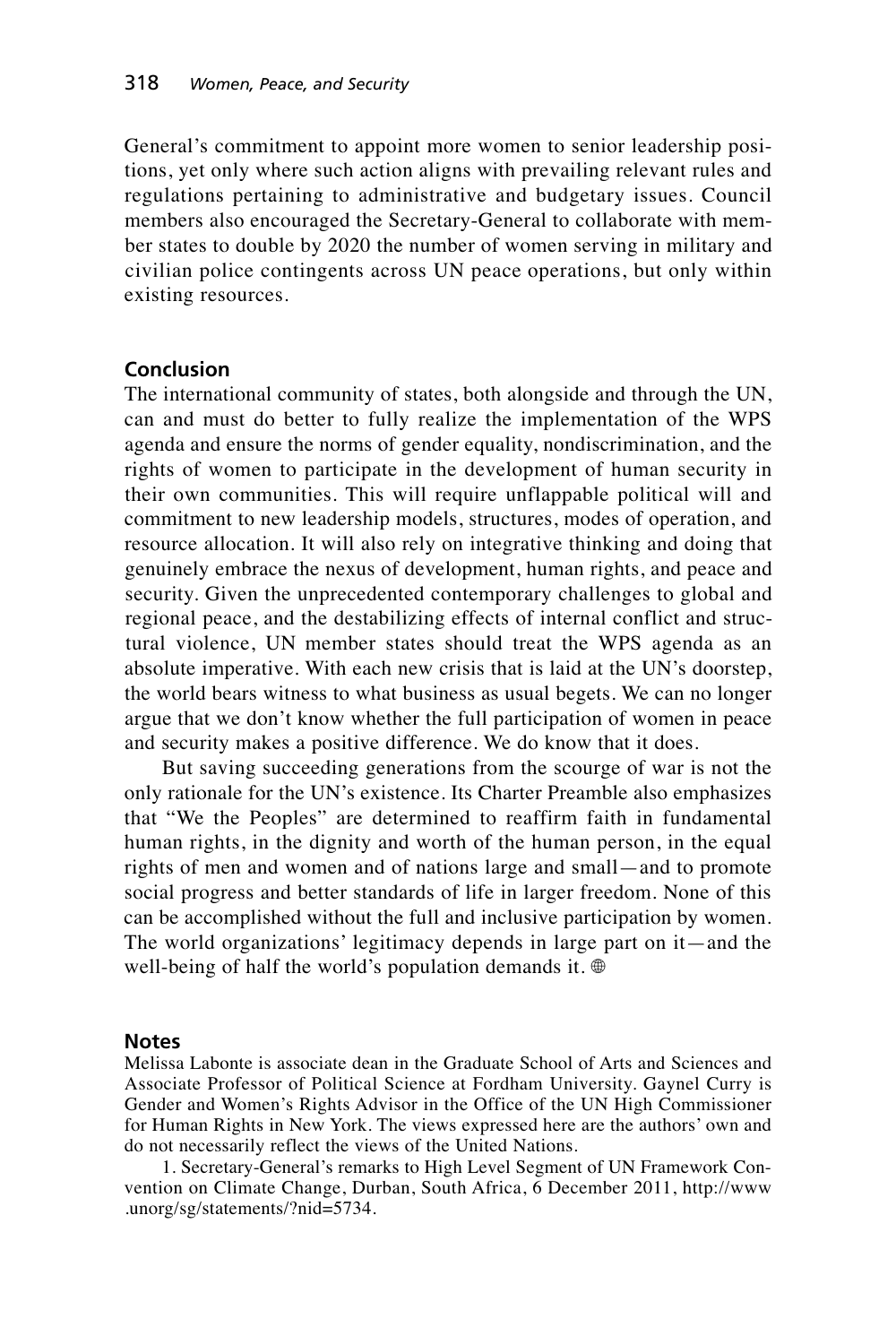2. UN Women, Preventing Conflict, Transforming Justice, Securing Peace: A Global Study on the Implementation of UN Security Council resolution 1325 (New York: United Nations, 2015).

3. Organization for Economic Co-operation and Development (OECD), "Financing UN Security Council Resolution 1325: Aid in Support of Gender Equality and Women's Rights in Fragile Contexts," Submission to the *Global Study*, March 2015.

4. UN Women, Preventing Conflict, Transforming Justice, Securing the Peace: a Global Study on the Implementation of UN Security Council resolution 1325 (New York: United Nations, 2015).

5. Landgren, Karin, "The Lost Agenda: Gender Parity in Senior UN Appointments," *Global Peace Operations Review*, 14 December 2015.

7. UN Women, Preventing Conflict, Transforming Justice, Securing Peace: A Global Study on the Implementation of UN Security Council resolution 1325 (New York: United Nations, 2015).

9. Pablo Castillo Diaz and Simon Tordjman, "Women's Participation in Peace Negotiations: Connections between Presence and Influence," in *UN Women Sourcebook on Women, Peace and Security* (UN-Women, 2012).